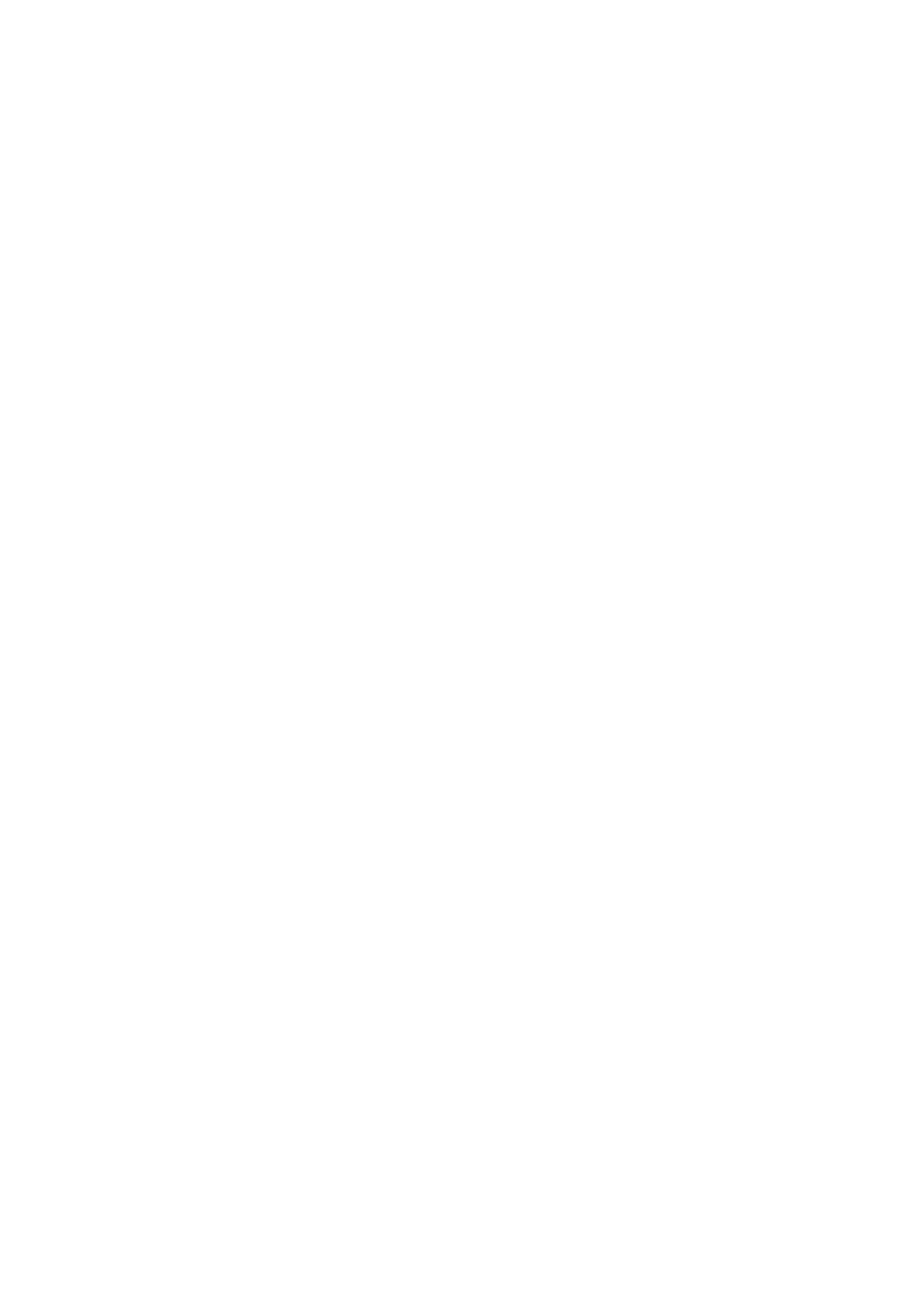# **Gynaecology-Pregnancy Advisory Service**

Finding that you have an unplanned pregnancy can be emotionally difficult and stressful. Some women will choose to continue the pregnancy but other women will choose to have a termination.

Women wanting to discuss unplanned pregnancy are seen by appointment at dedicated NHS Grampian clinics.

The doctors and nurses at these clinics provide sensitive support to guide you through your options. If you choose to go ahead with a termination they will help you to select the most suitable method.

Women can make their own appointment or be referred to the unplanned pregnancy clinic by their GP or the Sexual Health Clinic. Arrangements are made by telephone; no correspondence is sent by post.

## **What happens at the clinic?**

You will see a doctor or nurse and discuss:

- details of any medical problems / previous pregnancies/medicines / allergies
- your individual circumstances and reasons for considering termination
- the methods of termination you could choose
- contraception for the future
- having blood tests for sexually transmitted infections.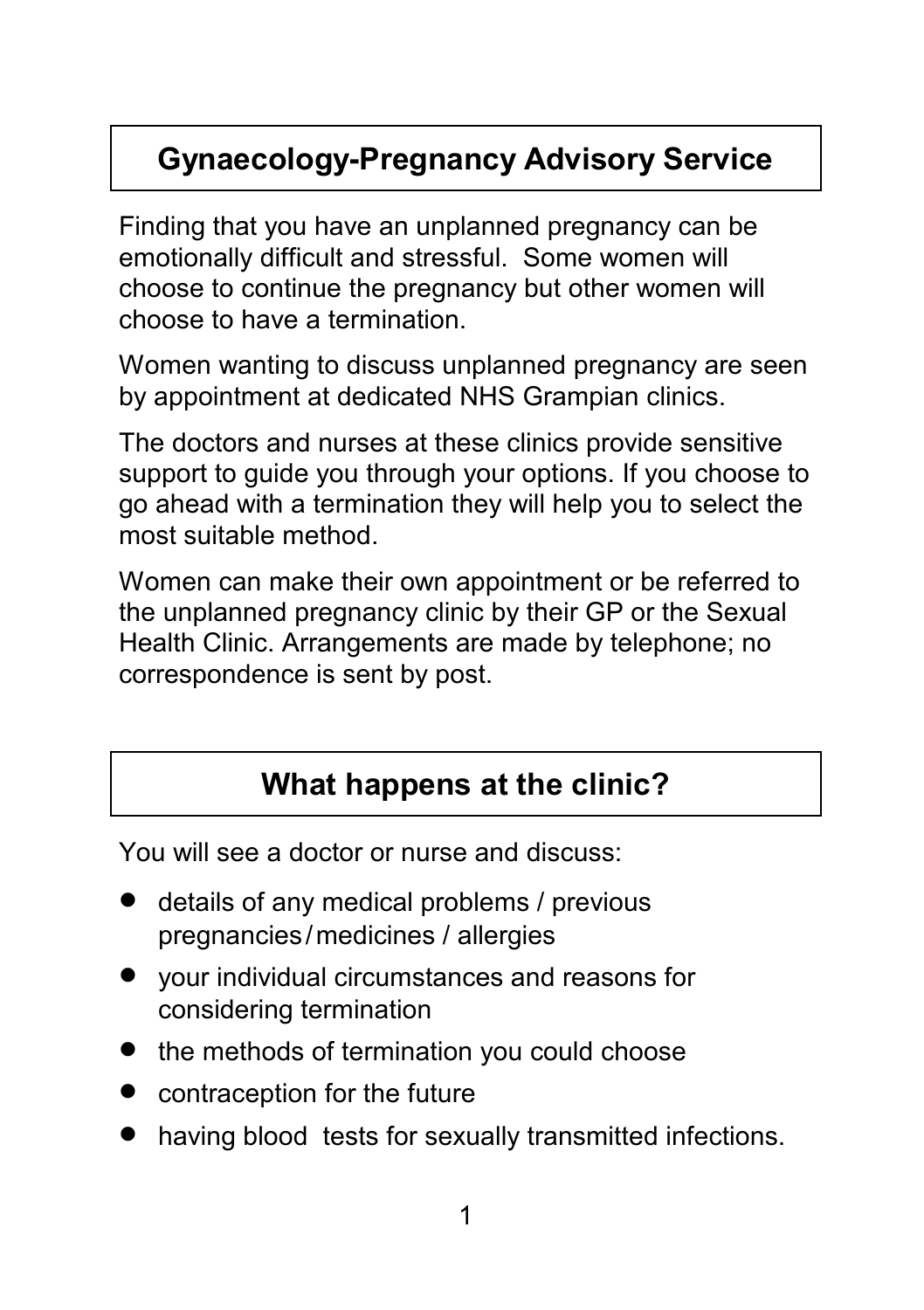You will have an ultrasound scan to see how far advanced the pregnancy is. This affects the type of termination you could have. This is usually an internal scan so you do not need to have a full bladder.

You will not see the scan picture unless you ask to.

All women have an internal swab to check for infections which could cause complications, if untreated. You can take this swab yourself or it can be done by the nurse.

You will be able to ask any further questions and then make arrangements for a termination - if this is what you choose. You may need more time to decide what to do or may decide to continue the pregnancy.

It may be possible to start the termination process on the day you come to clinic and we aim to offer the procedure within 7 working days of the clinic visit. This will depend on which method you choose and how many weeks' pregnant you are .

A blood sample will be taken before you leave the clinic. We need to know your blood group and you may choose to have tests for infection.

Please let staff know if you find blood tests difficult.

**Please phone 01224 553466 if you have questions about what will happen at your appointment.**

**Please phone 01224 655535 if you want to cancel or rearrange your appointment.**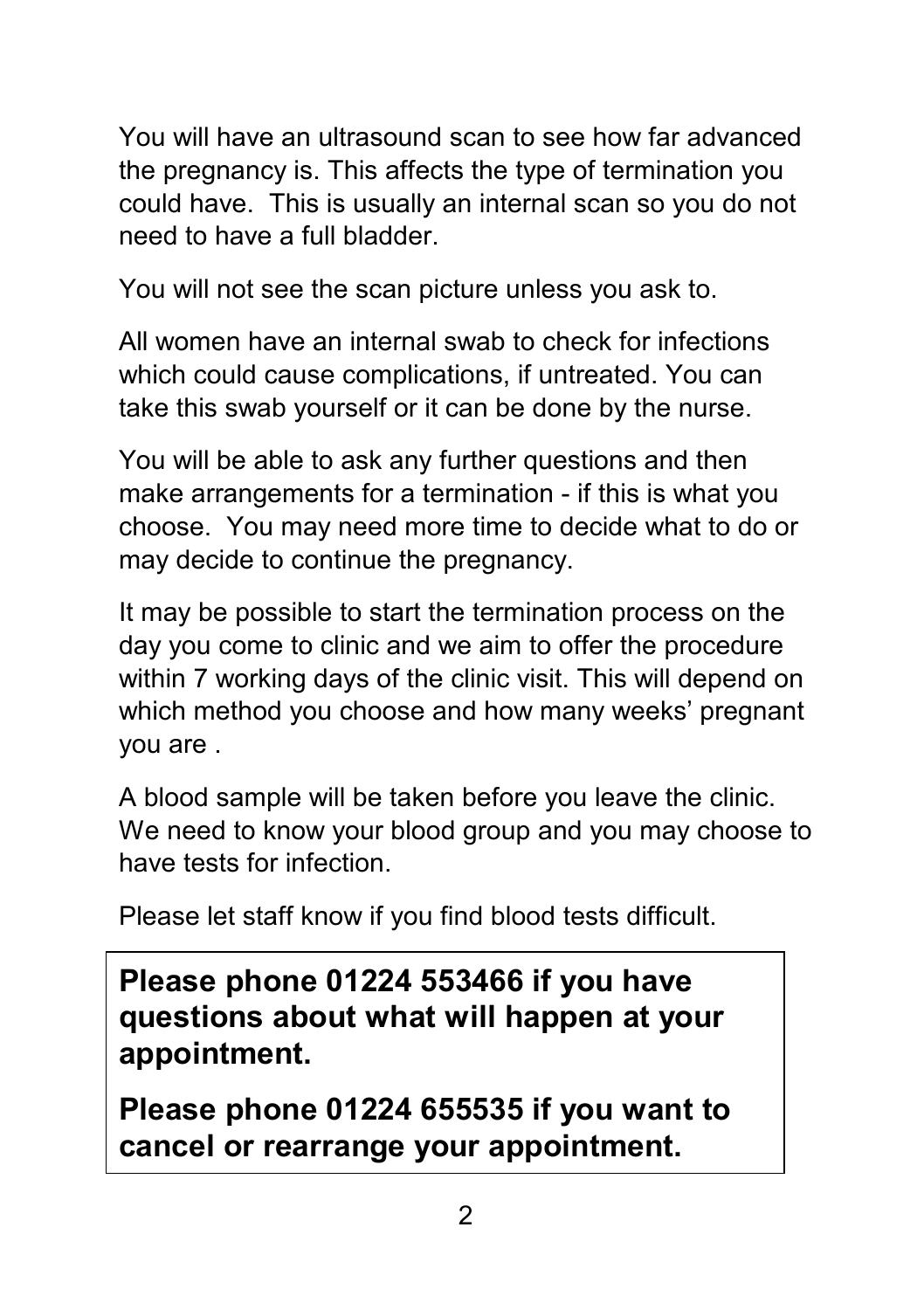## **How is a pregnancy terminated?**

There are four ways that termination can be done. None of them are 'easy' but they are all very safe; in fact they are medically safer than continuing a pregnancy.

There is a risk of pelvic infection after termination. To reduce the risk, we advise all women to have a swab test for infection before the termination and all women are prescribed a single dose of preventive antibiotic. We would treat any infection found on the swab.

There is a small risk of heavy bleeding needing blood transfusion. Around 1 woman in every 1000 having a termination may need a blood transfusion. It is more common in terminations over 12 weeks. Please let the clinic doctor know if you have concerns about this.

If the termination is uncomplicated, it should not have any direct effect on your chances of getting pregnant in the future. There may be a small increased risk of early labour in a future pregnancy. No other long term health issues have been linked with termination of pregnancy.

How you feel emotionally after a termination will depend on your individual circumstances, why you are having the termination and how comfortable you feel about the decision. You may feel relieved or sad or a mixture of both. Most women will experience a range of emotions around the time of a termination. Only a small number of women seem to have long term feelings of sadness, guilt or regret after a termination.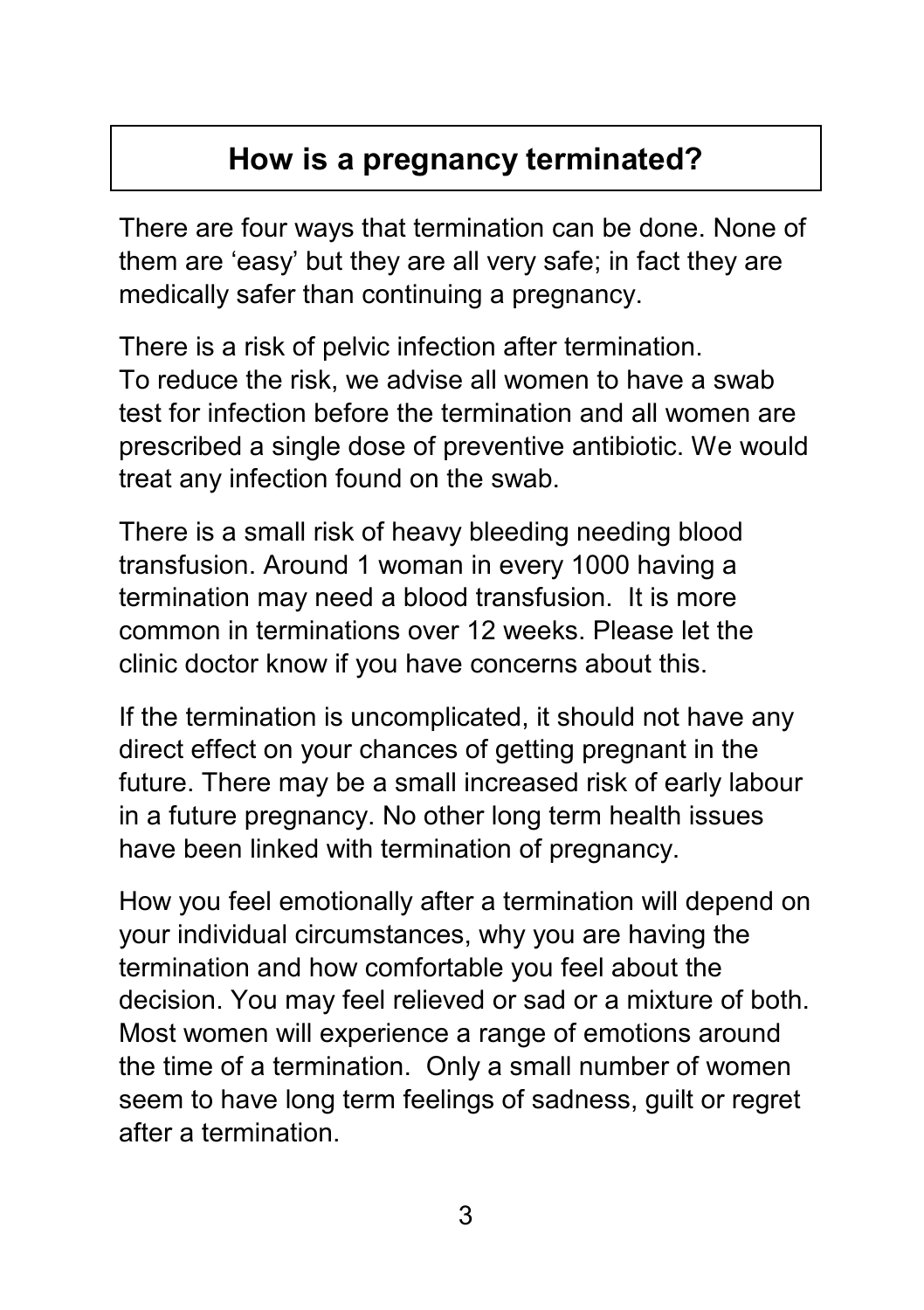Problems after terminating or continuing an unplanned pregnancy may be more likely if you have had emotional or mental health problems in the past. Please get in touch with the pregnancy counselling team or your GP if you would like more support.

Not all methods of termination are suitable for all women. You will be able to discuss the methods suitable for you at clinic:

- medical termination in hospital
- medical termination at home
- surgical termination under local anaesthetic
- surgical termination under general anaesthetic.

Each of these options is described in more detail below.

## *Medical termination of pregnancy*

More than half of terminations in Scotland are done medically. This involves taking two different types of tablet two days apart .

The abortion process is started with a tablet called mifepristone taken by mouth .

We have to give the mifepristone in hospital/clinic for legal reasons.

You are able to leave soon after taking the tablet and could expect to carry on with normal activity afterwards.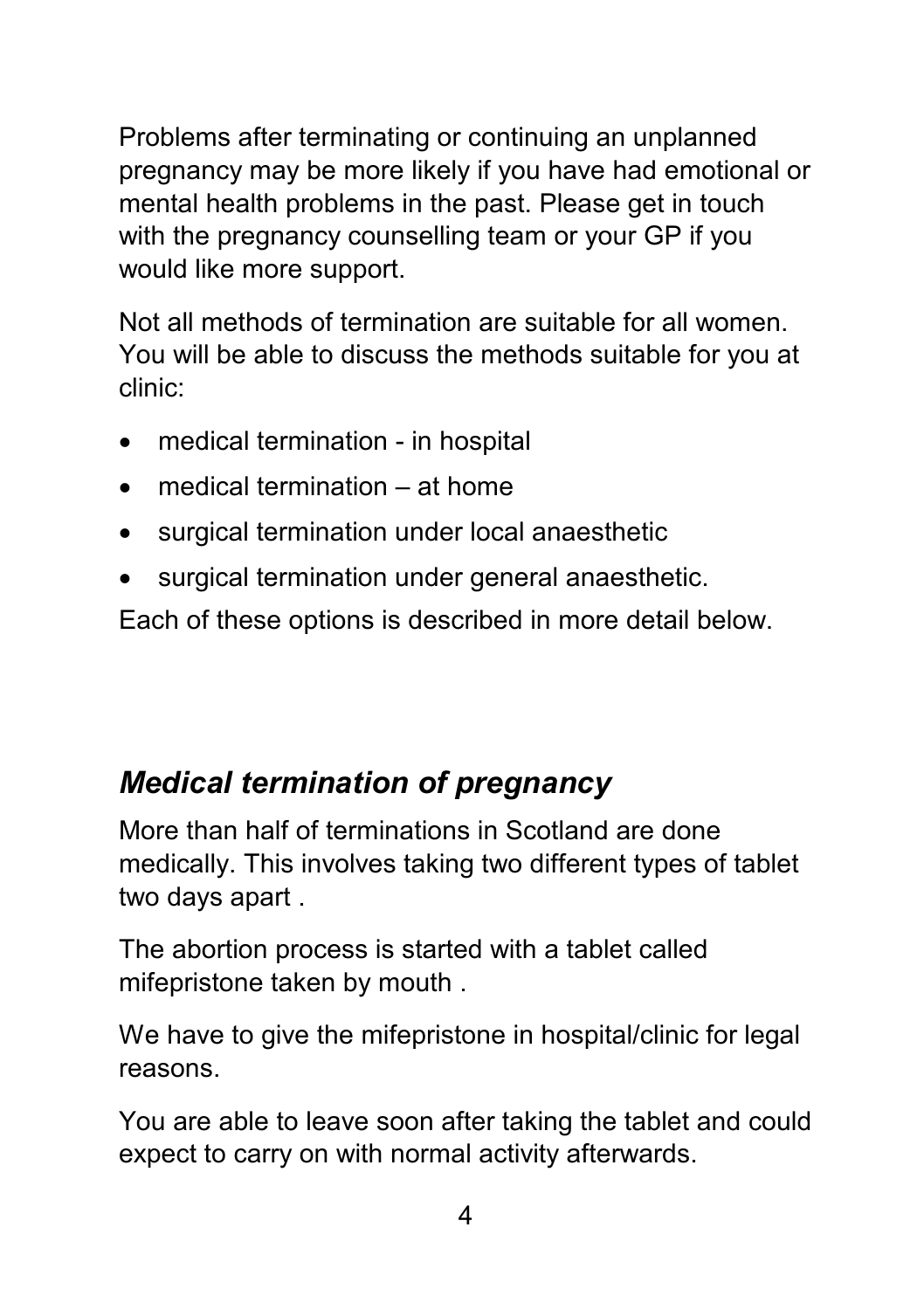Some women have light vaginal bleeding during the next day and less than 1 woman in 100 will miscarry at this stage. We will give a contact number to call if you have heavy bleeding or any queries before the next visit.

The termination process is completed 36-48 hours later with a medicine called misoprostol which causes the uterus to contract and expel the pregnancy.

This may be given in hospital or can sometimes be given to you to take at home. This follows a change in the law in 2017.

The uterine contractions may start quite soon after you take the tablets or may not begin for 2 or 3 hours. Most women say the process feels like strong period pain.

Some women feel sick, have diarrhoea or feel hot and cold for a few hours after the tablets. You can eat or drink during the termination.

There is a risk that you would need a surgical procedure if not all the pregnancy tissue comes away. This may mean staying overnight or you may need to come back into hospital. This happens in around 1 in 100 medical terminations under 9 weeks, 4 in 100 between 9 and 12 weeks and 8 in 100 over 12 weeks.

There is a small risk, less than 1 in 100, that the tablets will not end the pregnancy and that you would need the surgical procedure or another course of tablets depending on how far on the pregnancy is.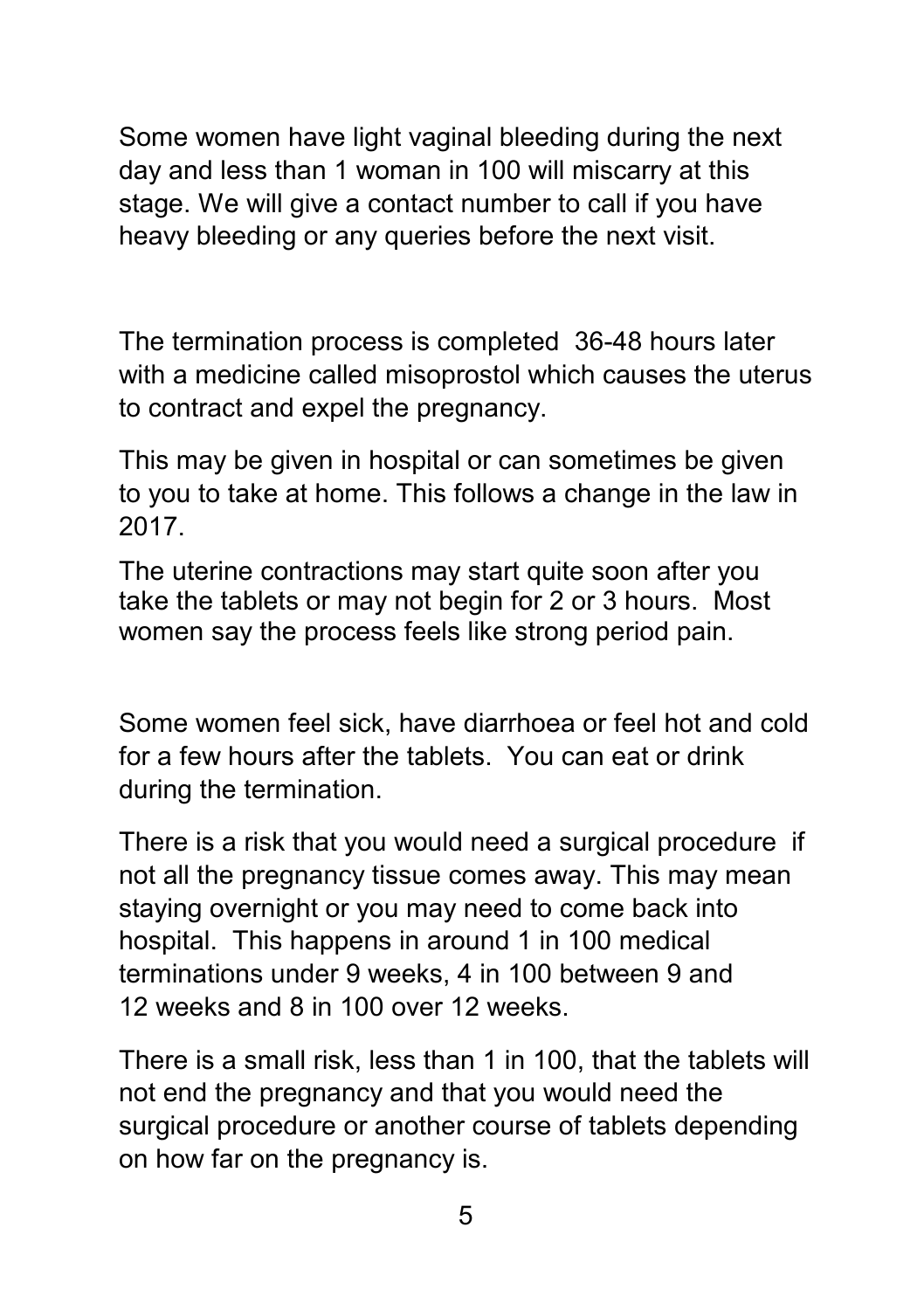In pregnancies over 12 weeks there is a very small risk that the uterus could be damaged by the contractions caused by the medicines (less than 1 in 1000 women over 12 weeks). This would need emergency surgery through an abdominal incision.

#### **Medical termination in hospital**

This is suitable for pregnancies up to 20 weeks.

It is the only option for pregnancies over 12 weeks.

You will be asked to come to hospital early in the morning at a set time 36-48 hours after the first mifepristone tablet in clinic.

You will have a single room in the gynaecology ward. A friend or relative can stay with you if you like but there are no facilities for small children on the ward,

The termination process is started with a medicine called misoprostol. Usually these small tablets are placed in the vagina.

You will be offered painkillers and anti-sickness medicines if needed.

More tablets will be given every 3 to 4 hours until the pregnancy has come away. Usually this takes 4 to 6 hours. It is difficult to predict exactly how long the procedure will take. It is usually quicker for earlier pregnancies.

You may need an internal examination during the procedure if there is heavier bleeding than usual.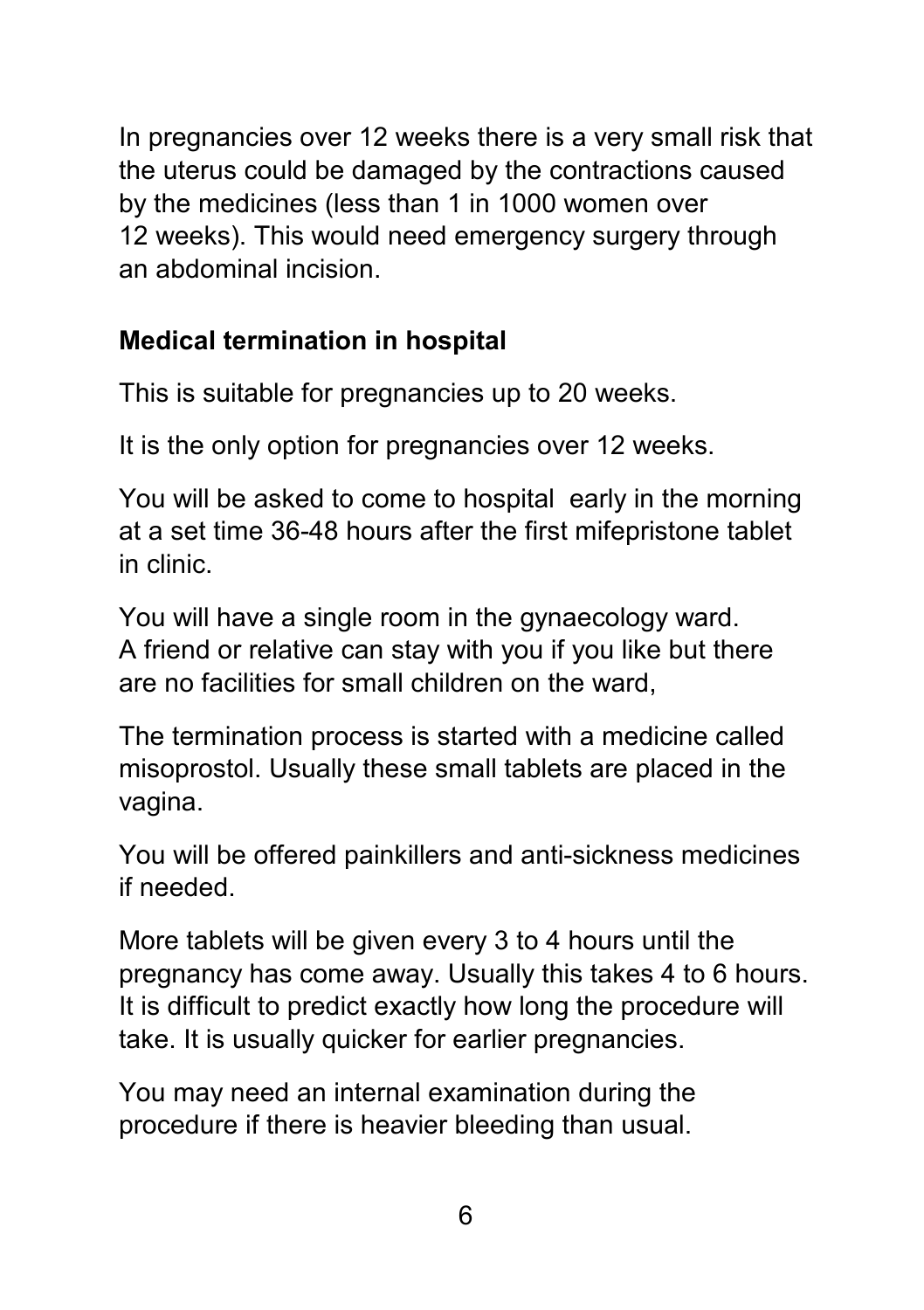We advise you to stay in the ward for 2 to 3 hours afterwards to make sure that you are feeling fine and the bleeding is settling

Most women go home the same day but we recommend you make arrangements in case you need to stay in hospital overnight. This is more likely for pregnancies over 12 weeks.

### **Early Medical Abortion at Home (EMAH)**

Some women prefer to have the abortion in their familiar home surroundings**.**

EMAH is only an option for:

- Women who are under 8 weeks 6 days pregnant on scan on the day of the first tablet
- AND have a supportive adult with them ALL THE TIME on the day and night of the procedure.
- AND can communicate clearly by telephone with a reliable phone
- AND have no medical conditions which increase the risk of complications.

If you are interested in this, please think about dates in the next week or so when your partner/a friend would be available. This will make it easier to plan arrangements when you are at the clinic.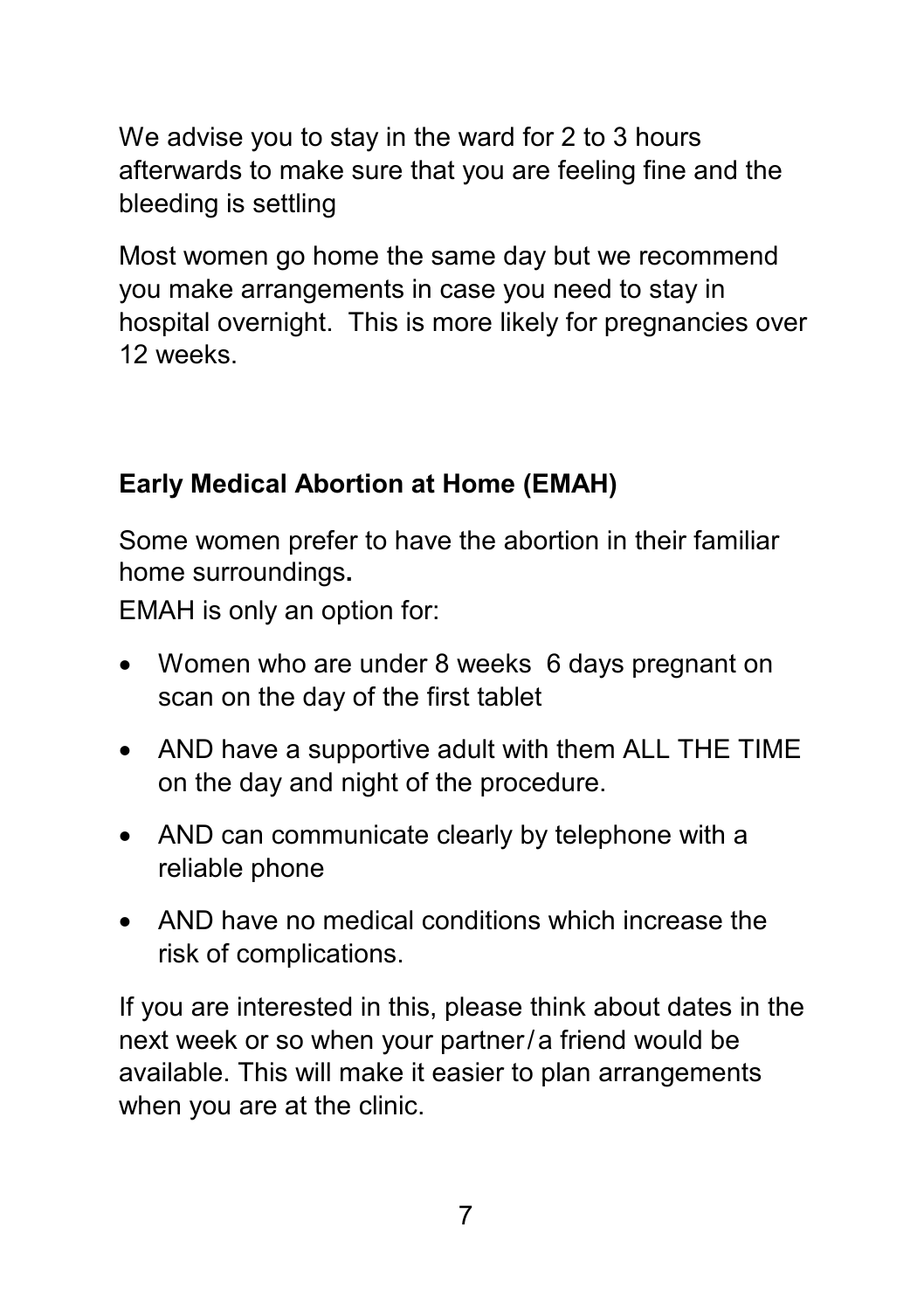You would come to clinic/hospital at a set time for the mifepristone tablet to start the abortion process.

At that visit you would be given a medication pack to take home. This contains the misoprostol tablets to cause abortion, painkillers and an antibiotic. You would take the medicines at home 36-48 hours later as discussed with the clinic team.

It is important to take the medication at the agreed time- it may not work or you may have very heavy bleeding if taken sooner or later than advised.

You would place the misoprostol tablets under your tongue and leave to dissolve for 30 minutes.

Use the painkillers if needed; you may find they take 20-40 minutes to start working. Some women find they are more comfortable walking around or soaking in a warm bath rather than lying down.

Usually the pregnancy will come away after 4 to 6 hours. You should expect to have cramps and bleeding like a heavy period with some clots.

You may see or feel the soft pregnancy tissue coming away. At this stage the pregnancy itself is less than 3cm long. You can flush any clots or tissue down the toilet. The bleeding and cramps should become lighter after the pregnancy has come away.

You could telephone for advice and come in to hospital at any time if needed.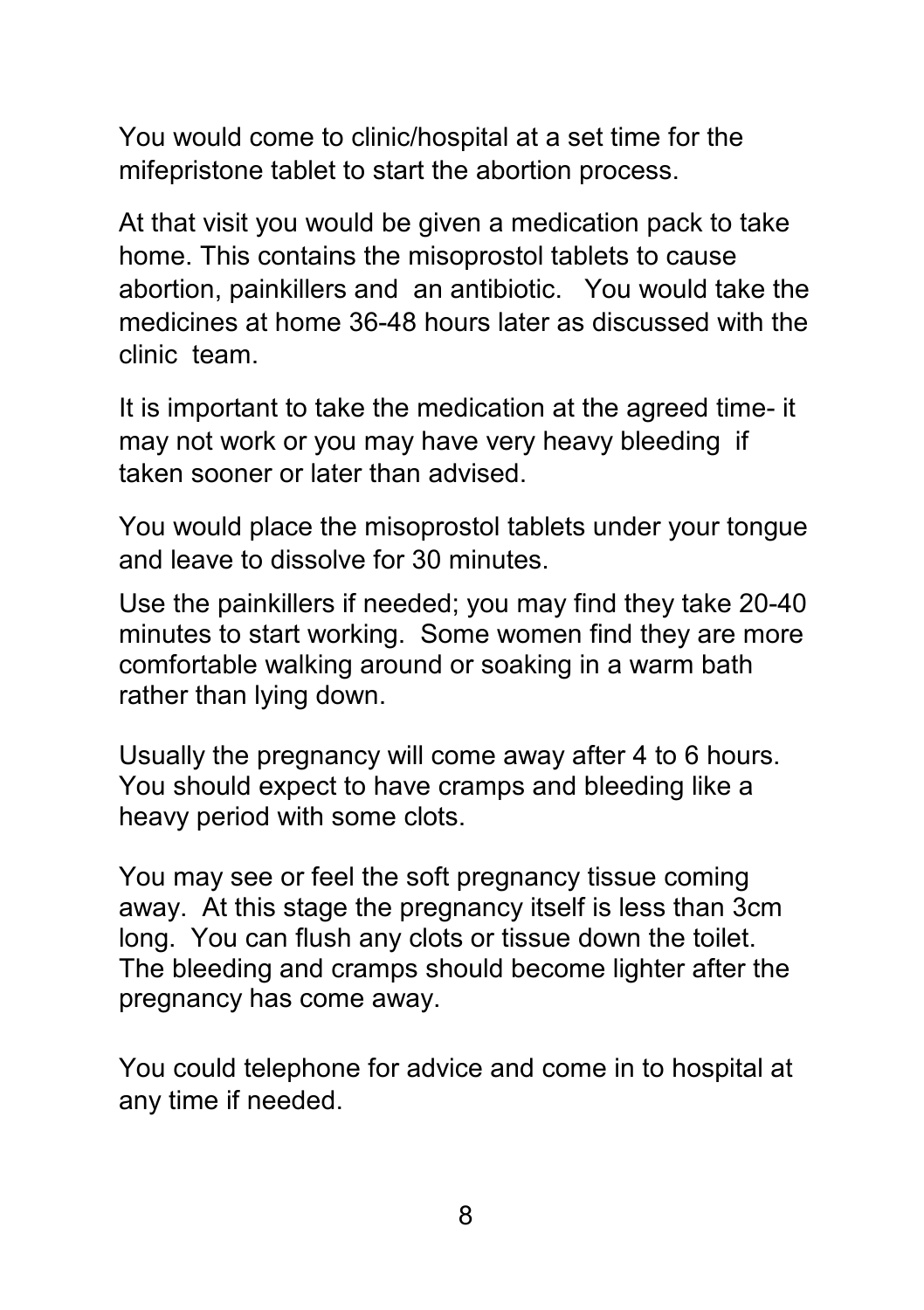You will be given a special pregnancy test to do after 16 days to confirm that the pregnancy has ended or may be offered a follow up ultrasound scan after 1 to 2 weeks.

You may need to come back to hospital/clinic for antibiotics/Anti D injection in the next 2 days depending on your clinic test results.

#### **Advantages of the medical method**

- You don't need an anaesthetic.
- No instruments are placed in the uterus (womb), so the small risk of any damage to the uterus is removed.
- Many women feel this method is more "natural" than surgery, similar to a miscarriage.

#### **Disadvantages of the medical method**

- Most women say they have cramps like strong period pain/early labour when passing the pregnancy.
- You are aware of the termination process.
- You may still need a surgical procedure if the pregnancy tissue does not come away with the tablets.
- If you stay in hospital you will be in hospital for most of the day and may need to stay overnight.
- If you have the home medical termination you need to have a responsible adult with you that day and night.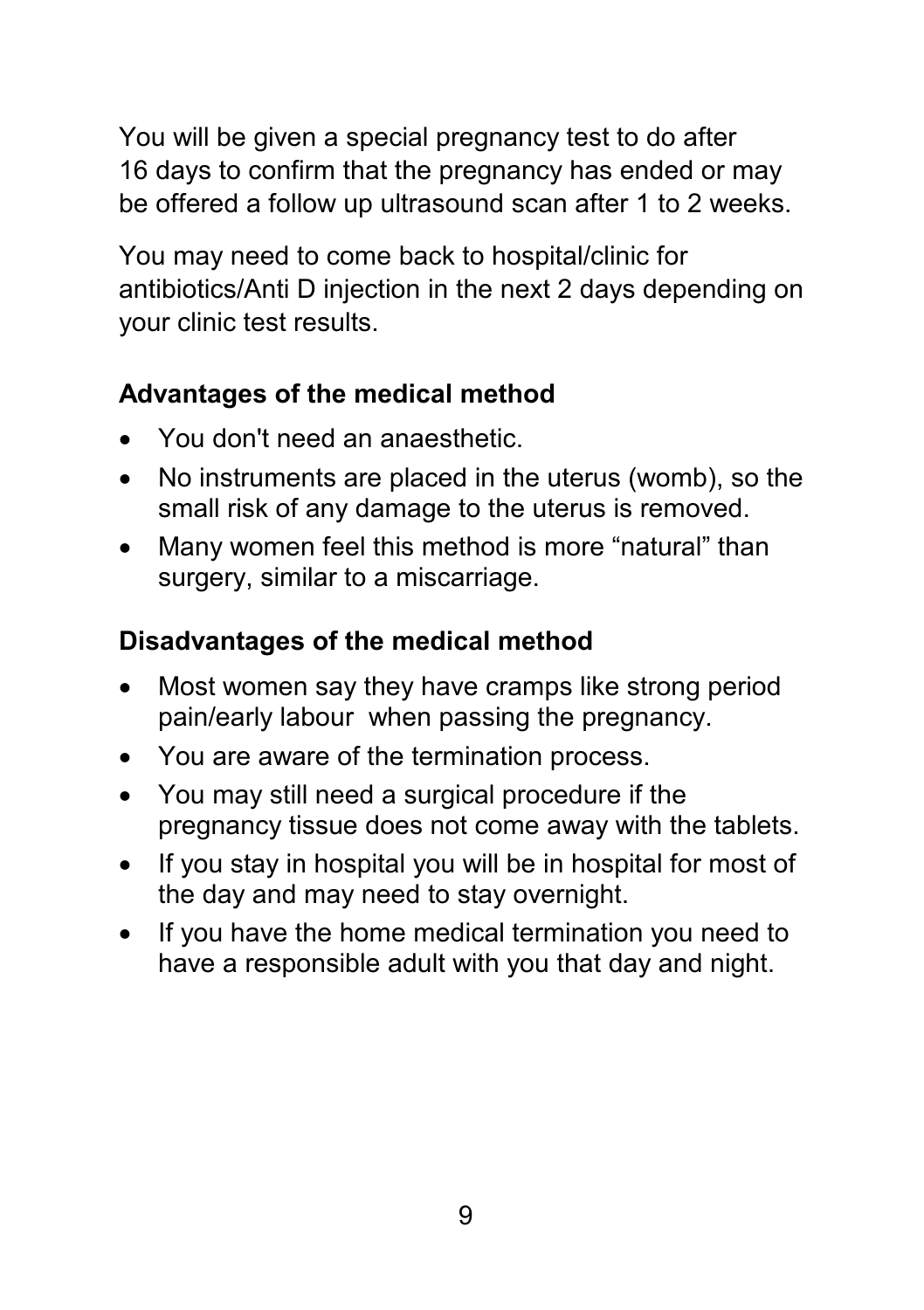# *Surgical termination*

Surgical termination is an option for pregnancies up to 12 weeks. The operations are done on set days at hospital.

When you get to hospital you will be given misoprostol tablets and painkillers and an antisickness tablet.

The misoprostol tablets take 2 to 3 hours to work and make the operation safer by softening the cervix. They may cause period type cramps, shivers, diarrhoea and sometimes bleeding. You need to put these tablets under your tongue for 20 minutes- you can swallow any tablet left after that.

Surgical termination has a small risk of damaging the uterus (1 to 4 in every 1000 women) or the cervix (less than 1 in 100 women). This is less likely with earlier pregnancies and experienced surgeons. If the uterus is damaged, you would need further surgery which may be laparoscopic (keyhole) or involve a laparotomy (opening the abdomen) to repair any injury.

There is less than a 1 in 100 chance that you would need to come back into hospital for more treatment because the pregnancy was continuing. This is more common if the pregnancy is under 7 weeks.

There is less than a 2 in 100 chance that you would need to come back to hospital for more treatment because not all the pregnancy tissue had come away.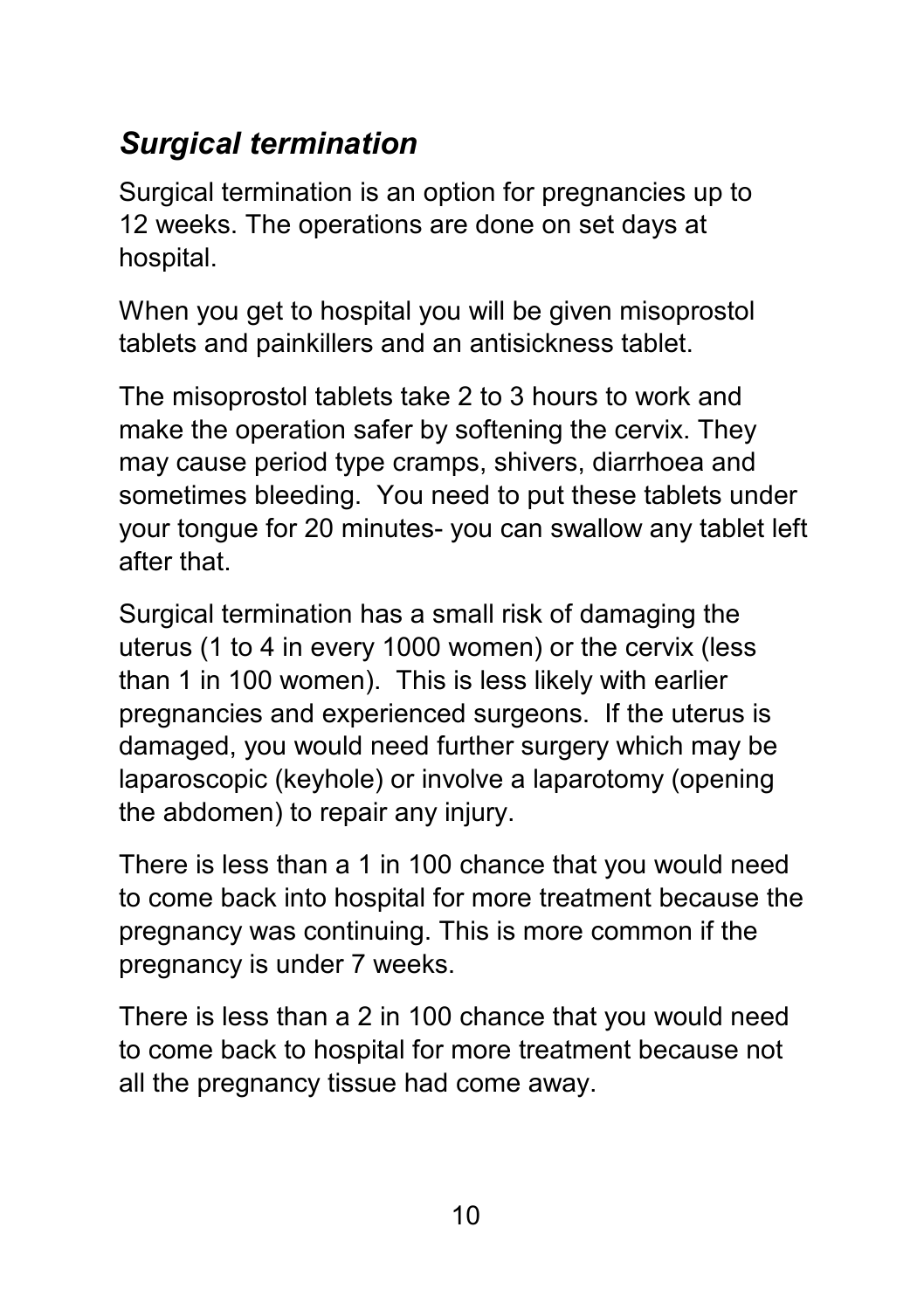## **Surgical termination with local anaesthetic (staying awake)**

You will be asked to come in at a set time. The procedure will be done within the next 3 to 5 hours - the exact time may vary.

Let the clinic staff know if you have particular concerns about getting home quickly.

We usually ask you to fast before the procedure in case there are complications or you change your mind and have a general anaesthetic (asleep) This means no food for 6 hours before the procedure - we will advise you about the exact timing of this. Make sure you do eat and drink up to the time limit so you do not feel too hungry or thirsty.

You will be given a hospital gown to wear and taken to the operating room. Nursing staff are there to support you all the way through. You can bring headphones/music into the operating room if you would like to.

Your cervix will be numbed with a local anaesthetic injection. Most women say that this stings for 1 to 2 minutes. It is not an epidural anaesthetic (injection in the back) so you are not completely numb and can move your legs as normal.

The local anaesthetic takes 2 to 3 minutes to work and then the contents of the uterus are removed by a gentle suction technique. This procedure takes 5 to 10 minutes. Most women say that they feel strong period cramps which start to get better within minutes once the procedure is finished.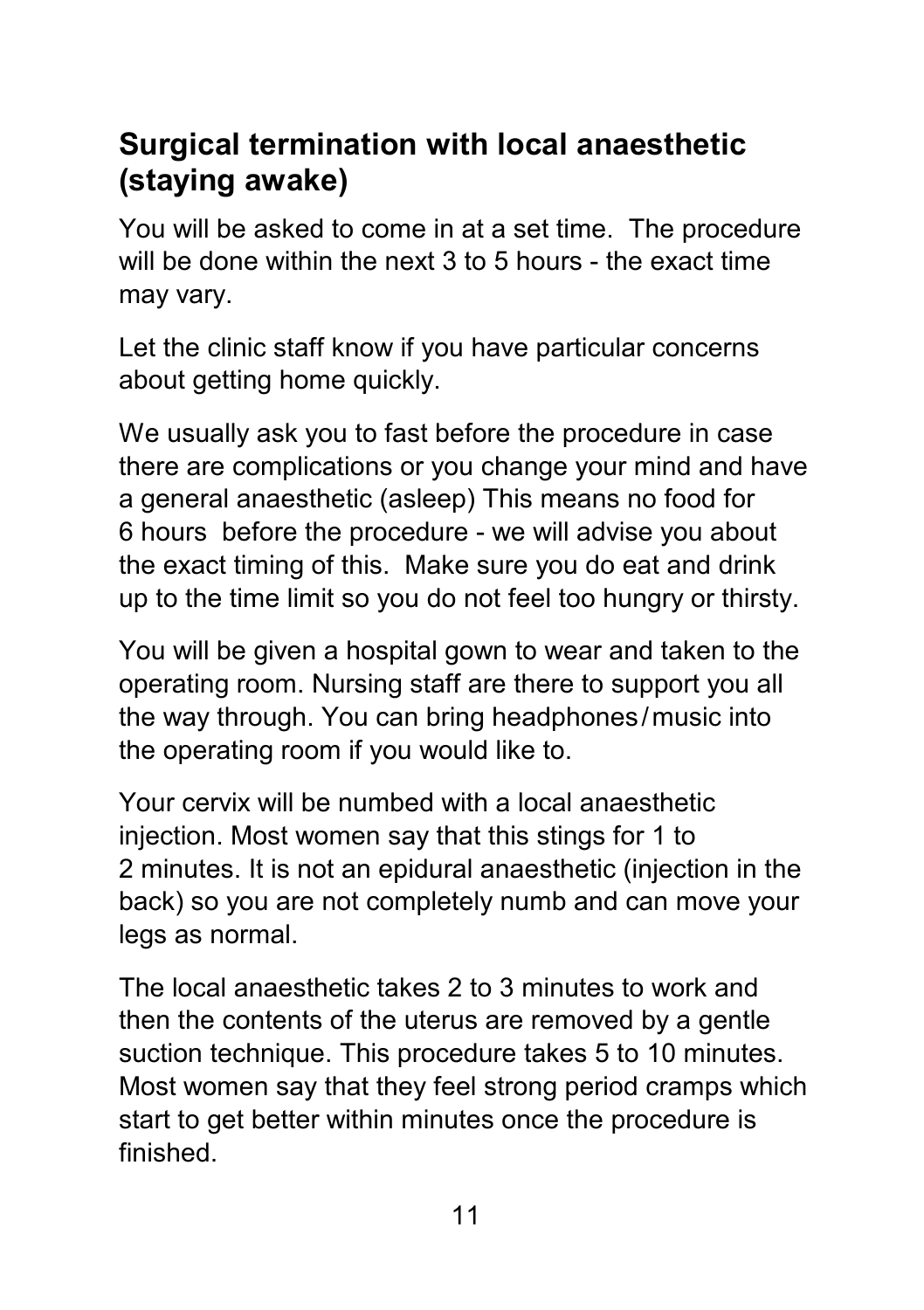After the procedure, you will be taken to the recovery area and then back to the ward. You are advised to stay in the ward for around 45 minutes before leaving the hospital.

#### **Advantages of surgical termination under local anaesthetic**

- You don't need a general anaesthetic.
- You only need one visit to the hospital after clinic.
- The procedure takes less than 20 minutes and you are only in hospital for a predictable 4-5 hours or so.
- You can go home alone and can drive after the procedure if you are well. You don't need an adult to stay with you for 24 hours afterwards.

#### **Disadvantages of surgical termination under local anaesthetic**

- There is a very small risk of damage to the uterus or cervix.
- There is some discomfort associated with the treatment. The amount of discomfort is very variable, often described as strong period cramps.

## **Surgical termination under general anaesthetic (asleep)**

You will be asked to attend the hospital at a set time. You must have an empty stomach for safe general anaesthesia. This means no food for 6 hours before the procedure - we will advise you about the exact timing of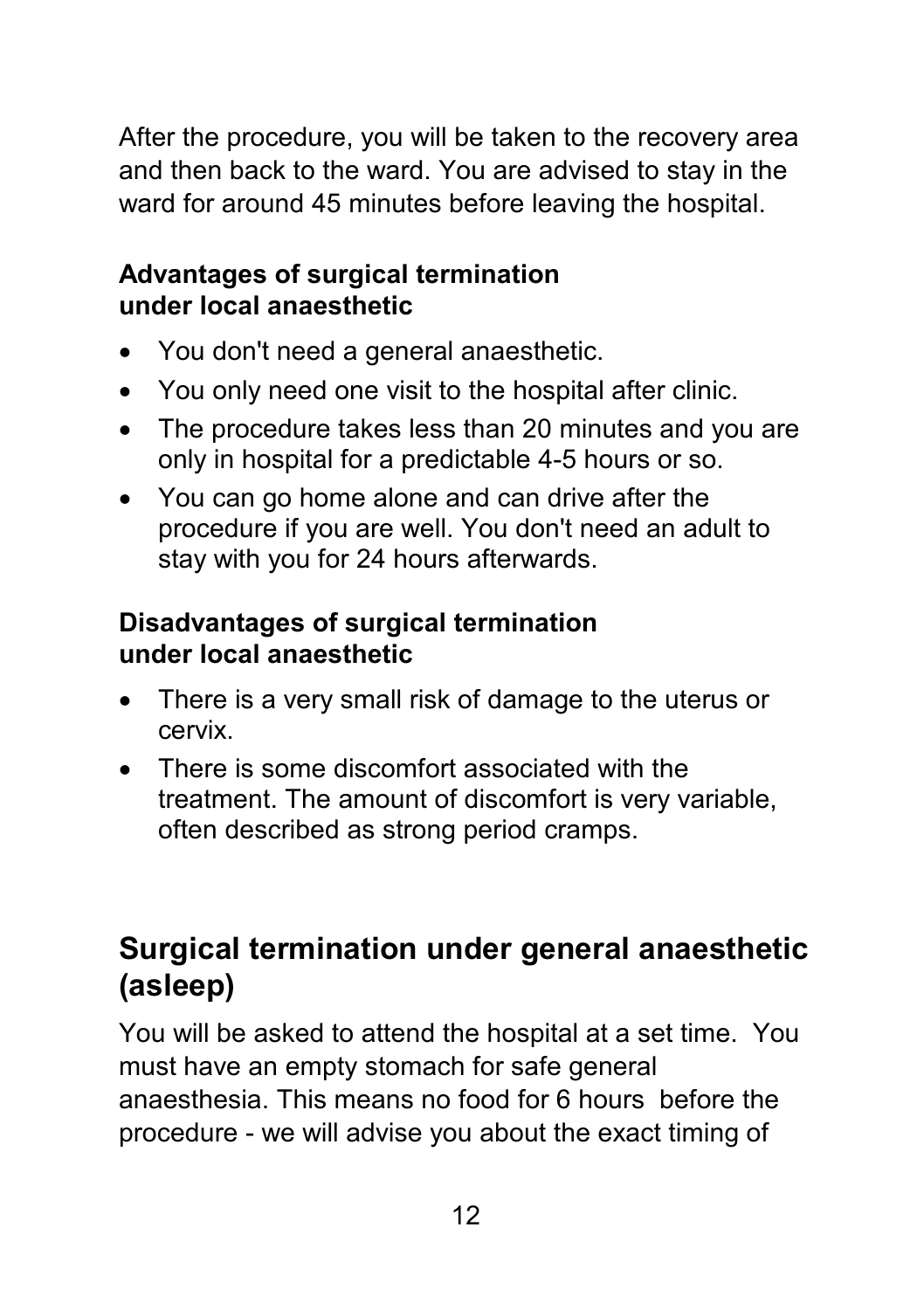this. Make sure you do eat and drink up to the time limit so you do not feel too hungry or thirsty.

The procedure will be done in the next 3-5 hours. You will be given a general anaesthetic (put to sleep) by the anaesthetic doctor. While you are asleep, the contents of the uterus will be removed using a suction technique. The procedure takes about 5 to10 minutes.

After the operation, you will be taken to the recovery area and then back to the ward. You may have mild cramps like period pain.

We advise that you stay for 2 to 3 hours after a general anaesthetic. Most women go home mid-afternoon if their procedure was in the morning; early evening if it was in the afternoon. You will need to arrange to be collected by a responsible adult and to have an adult with you over the following 24 hours. You must not drive or do anything needing quick reactions for 24 hours after the anaesthetic.

#### **Advantages of surgical termination under general anaesthetic**

- You only need one visit to hospital after clinic.
- The termination goes ahead while you are asleep. When you wake up the termination is over.

#### **Disadvantages of surgical termination under general anaesthetic**

• A general anaesthetic has higher risks if you are overweight, smoke heavily or have heart or lung problems.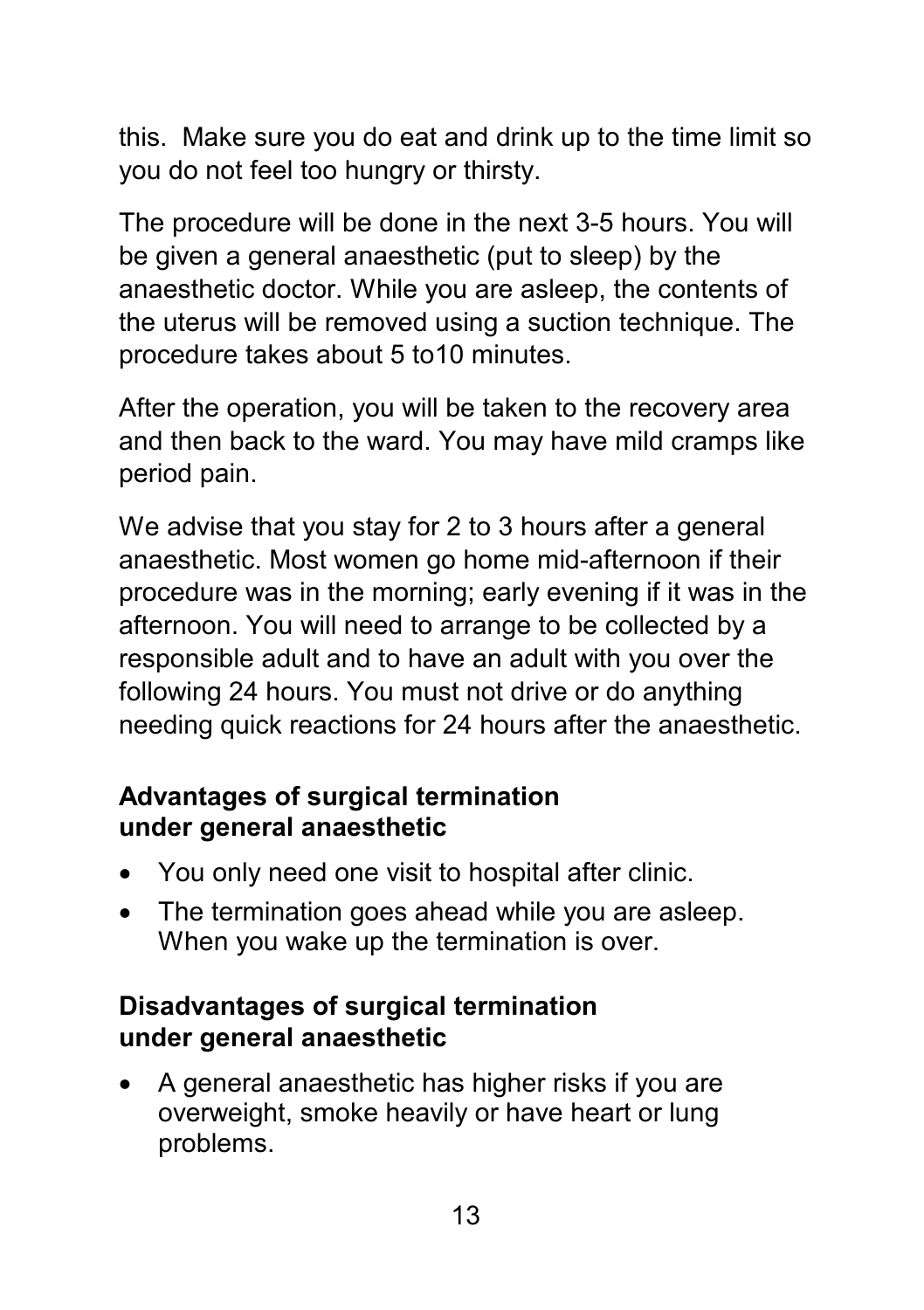- There is a very small risk of damage to the uterus or cervix.
- A responsible adult must escort you home and stay with you for 24 hours.
- You need to avoid driving or anything needing quick reactions for 24 hours after a general anaesthetic.

## *Research studies*

You may be asked if you would consider helping with research studies. This is always your own choice and will not affect the care you receive. All research studies are approved by the Grampian Research and Ethics Committee and full patient information leaflets are provided.

# *Health records*

Details of your care from the pregnancy advisory and abortion service will be recorded in your medical files held at ARI and the Health Village and on the NHS Grampian secure computer system. We will ask you whether we can directly contact your GP about the procedure.

Some anonymised information is recorded for research and to help plan health services. The Data Protection Act 1998 is followed to ensure that information is kept confidential.

A leaflet about your rights under the above Act is available. This leaflet tells you about: information that is collected in the NHS about you, uses that can be made of that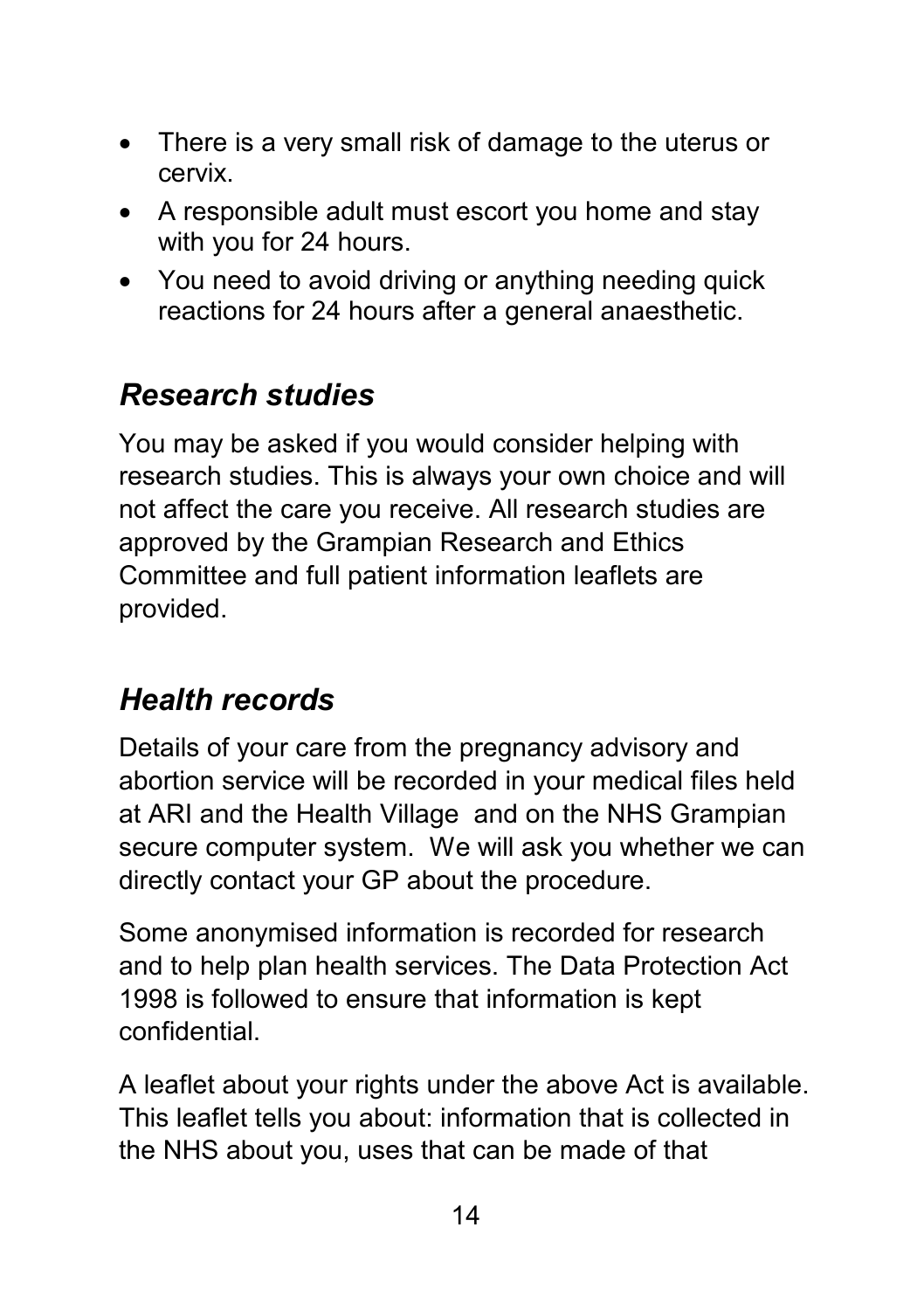information, how you can find out more about the information held.

You can find out more about this by calling the Medical Records Department on (01224) 552205.